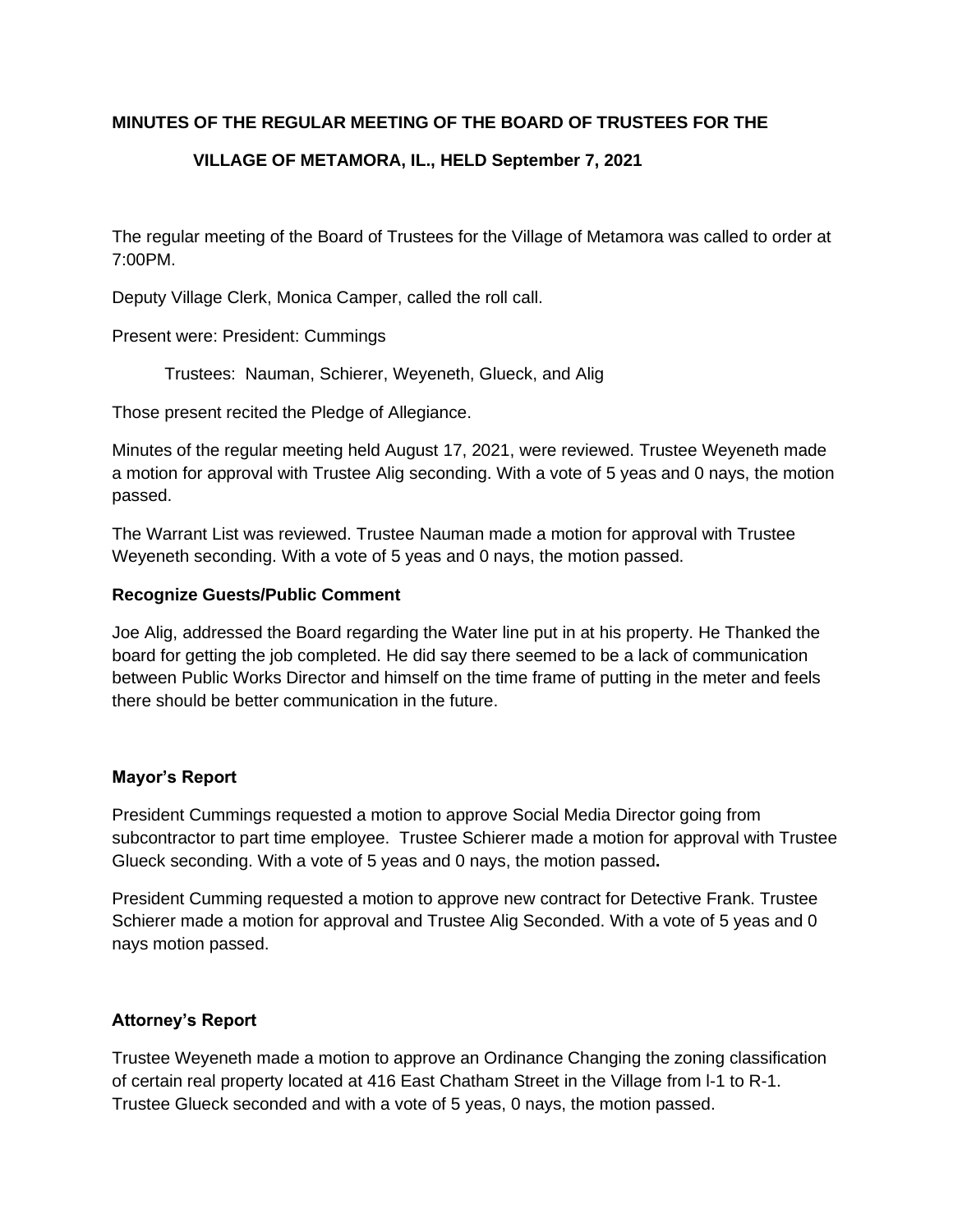Trustee Weyeneth made a motion to approve an Ordinance establishing the Class L liquor License provisions in the Village Code for adjacent outdoor public areas. Trustee Schierer seconded the motion. With a vote of 5 yeas and 0 nays motion passed.

### **Engineer's Report**

No report

### **Treasurer's Report**

No report

### **Public Works Dept.**

Trustee Nauman Made a motion to approve New GSI Mapping system for the amount of \$26,000.00. Trustee Glueck seconded the motion. With a vote of 5 Yeas and 0 nays motion passed.

### **Police/Fire/ESD**

No report.

# **Finance/Economic Development/Insurance/Special Projects**

Trustee Weyeneth spoke with Rick McDonald regarding the outstanding balance on his economic development loan. Mr. McDonald told him he was going to get the balance paid by December 2021.

Trustee Weyeneth stated that in researching the Metamora Library that he had found that it had been in Metamora since 1850.

# **Old Business**

There was none.

### **New Business**

Monica Camper addressed the board regarding Cats of Woodford County IL, requesting that the Village Admin. Office be a donation drop off spot and to be put on the Village Web page. All agreed that it would be Ok.

### **Executive Session**

Mayor Cummings called for an Executive Session to discuss personnel and property.

With that, Trustee Alig made a motion to adjourn the regular meeting with Trustee Schierer seconding. With a vote of 5 yeas and 0 nays, the motion passed and the meeting adjourned at 7:25PM.

# **Resume Regular Meeting**